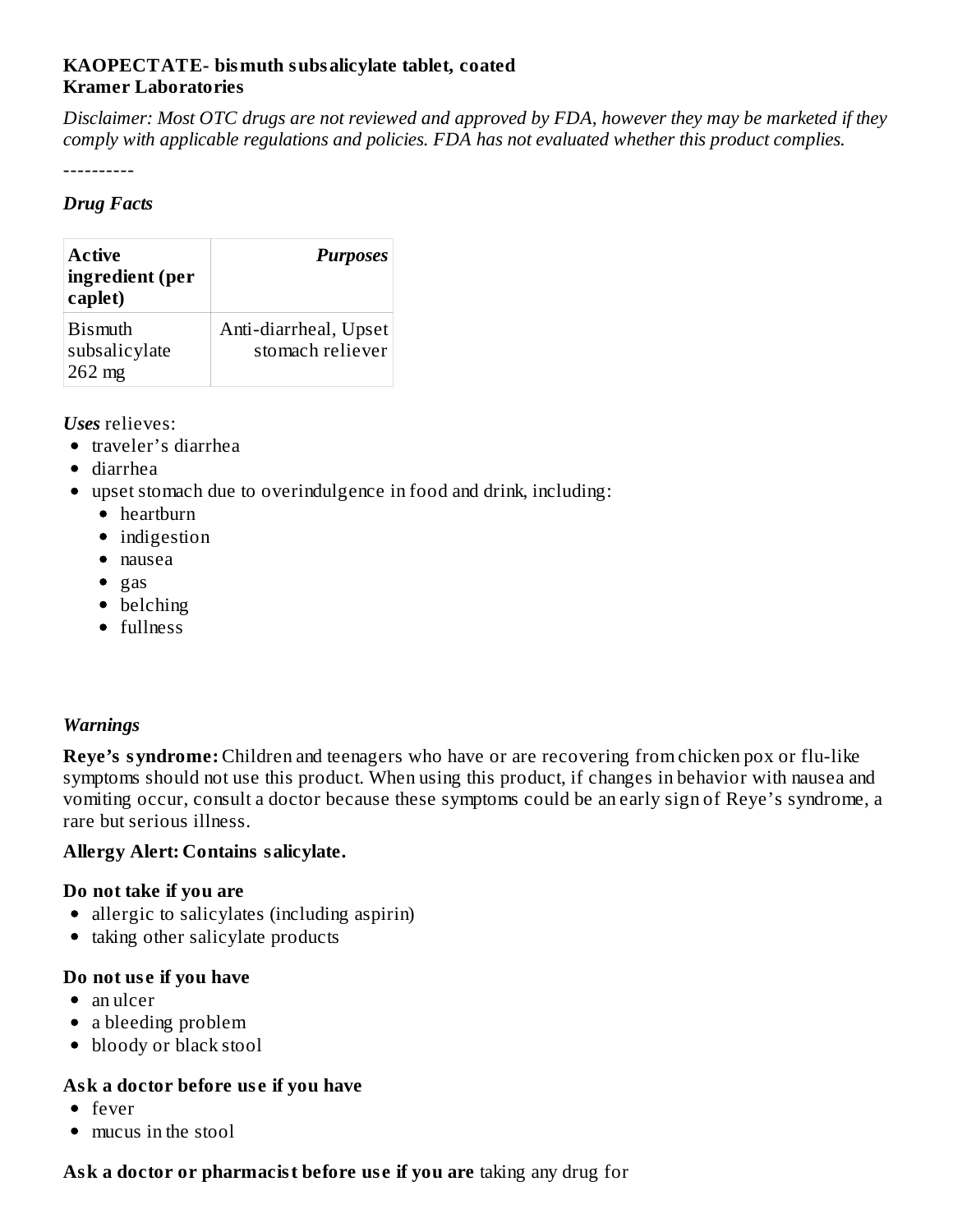- anticoagulation (thinning the blood)
- diabetes
- $\bullet$  gout
- arthritis

**When using this product** a temporary, but harmless, darkening of the stool and/or tongue may occur

### **Stop us e and ask a doctor if**

- symptoms get worse
- ringing in the ears or loss of hearing occurs
- diarrhea lasts more than 2 days

**If pregnant or breast-feeding,** ask a health professional before use.

**Keep out of reach of children.** In case of overdose, get medical help or contact a Poison Control Center right away.

## *Directions*

- **adults and children 12 years of age and older:** 2 caplets (1 dose)
- swallow caplets with water; do not chew
- repeat dose every 1/2 hour to 1 hour as needed
- do not exceed 8 doses in 24 hours
- use until diarrhea stops but not more than 2 days
- **children under 12 years:** ask a doctor
- drink plenty of clear fluids to help prevent dehydration caused by diarrhea

## *Other information*

- Each caplet contains very low sodium
- do not use if carton was opened or if printed foil inner seal under bottle cap is torn or missing
- store at room temperature  $20^{\circ}$ -25 $^{\circ}$  C (68 $^{\circ}$ -77 $^{\circ}$  F)

## *Inactive ingredients*

croscarmellose sodium, crospovidone, hydrated silica, hypromellose, magnesium stearate, microcrystalline cellulose, mineral oil, povidone, sodium lauryl sulfate, stearic acid, talc, titanium dioxide, triacetin

## **Principal Display Panel**

*FAST & EFFECTIVE RELIEF* **Kaopectate** ®*Bismuth Subsalicylate*

*• Anti-Diarrheal • Upset Stomach Reliver*

**Diarrhea & Ups et Stomach**

 Begins controlling symptoms from the first dose Quickly relieves urgency, gas, and cramping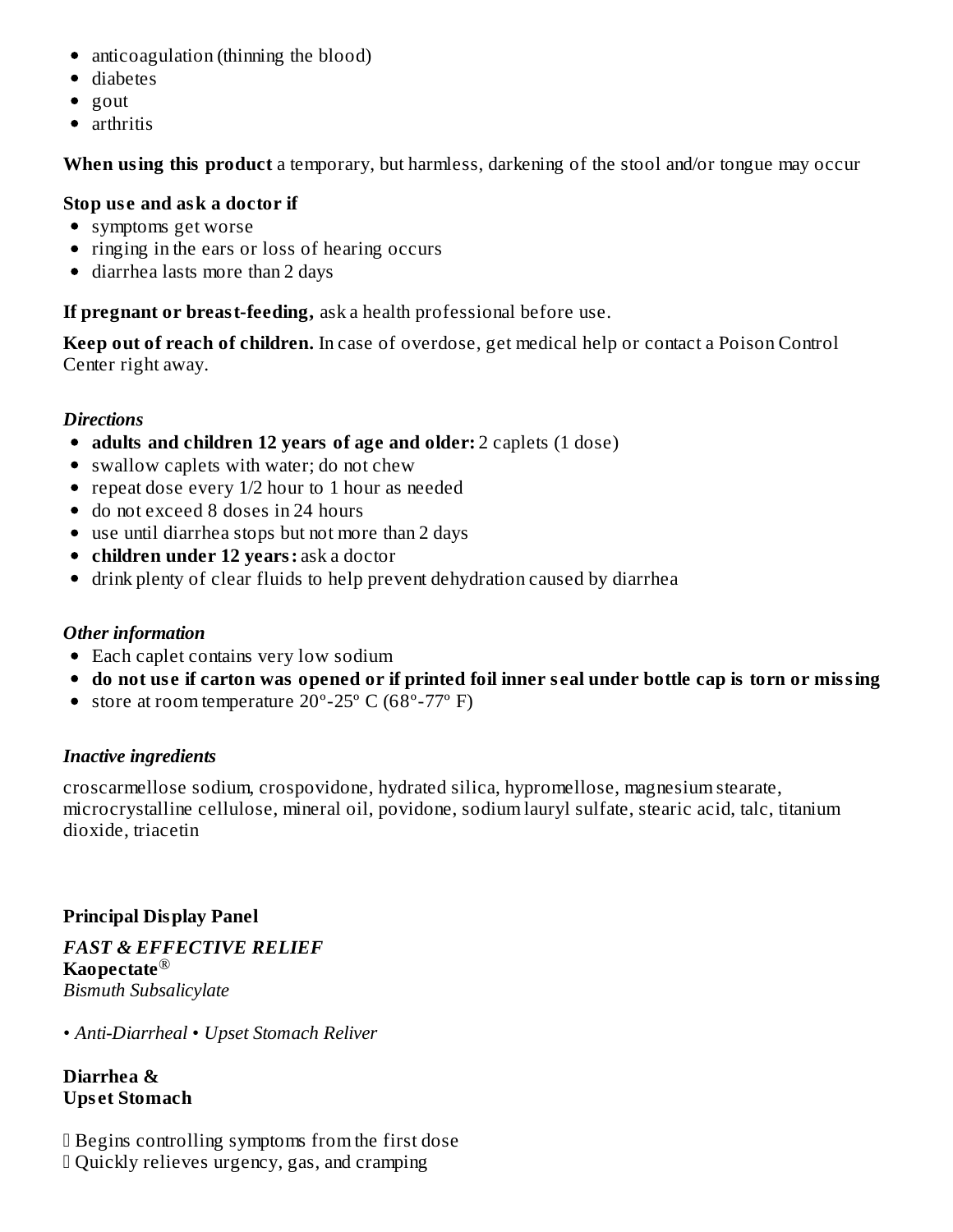Effective on diarrhea from bacteria, viruses, and other causes

CLINICALLY PROVEN MEDICINE

28 Coated Caplets



**LOT**

**EXP**

**Do not us e if foil s eal under cap, printed with "SEALED for YOUR PROTECTION" is missing, open or broken.**

**Kramer Laboratories, Inc.** Bridgewater, NJ 08807 **1-800-824-4894**

14711-07-20\_K0720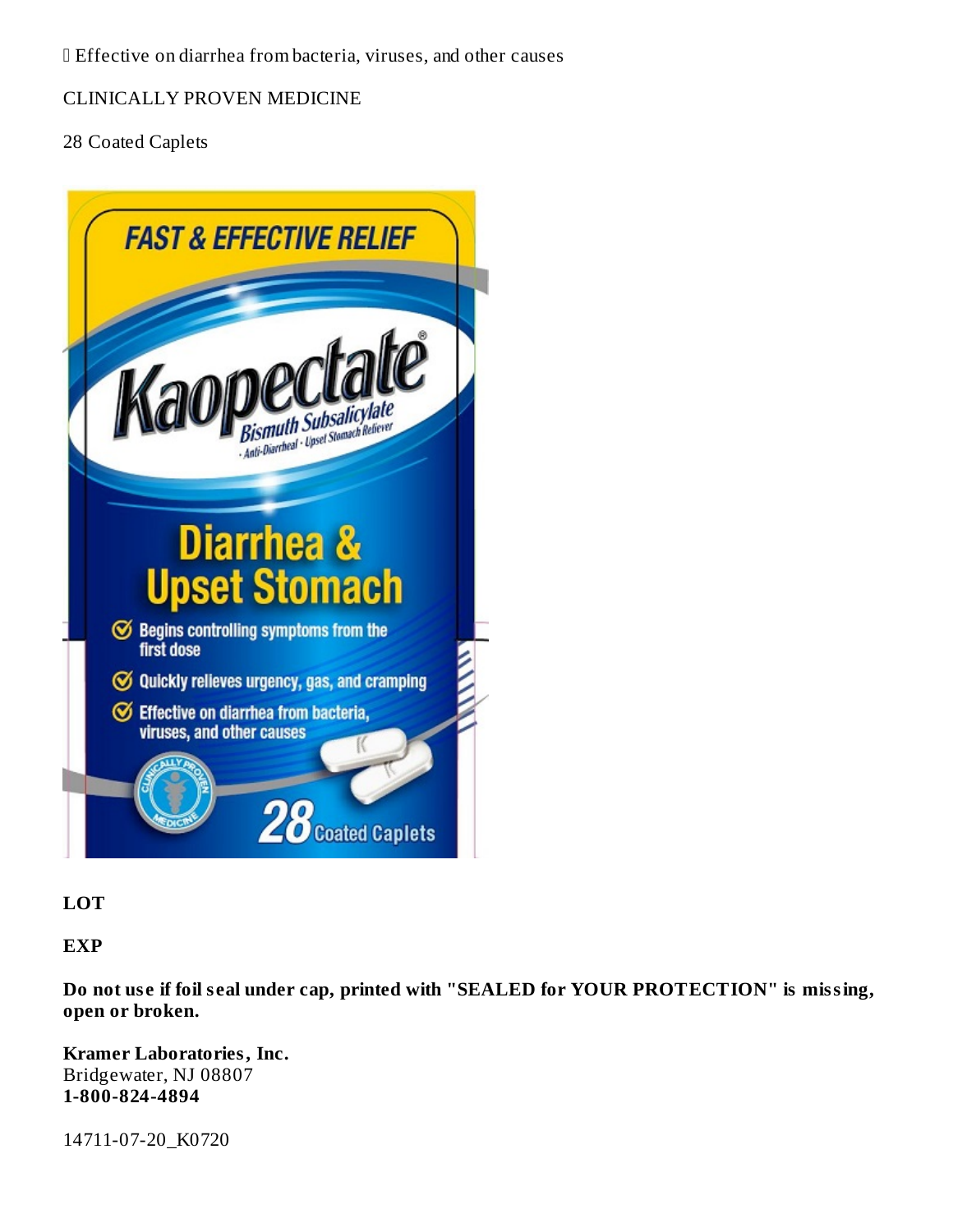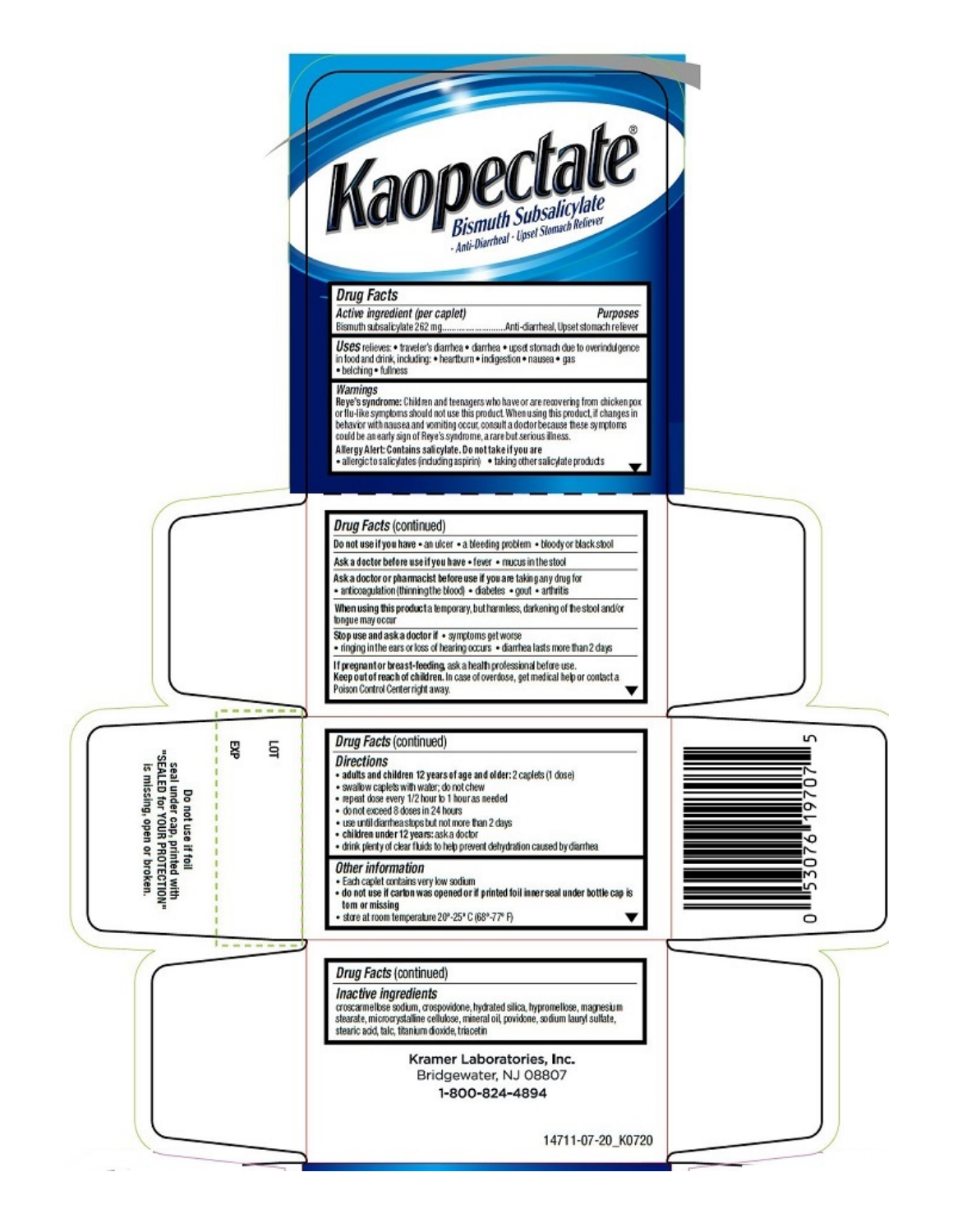**Kaopectate ®Bismuth Subsalicylate**

- **Anti-Diarrheal**
- **Ups et Stomach Reliever**

**Diarrhea & Ups et Stomach**

**28 Coated Caplets**

**Do not us e if foil s eal under cap, printed with "SEALED for YOUR PROTECTION" is missing, open or broken.**

**KEEP CARTON AS IT CONTAINS IMPORTANT INFORMATION**

**Kramer Laboratories, Inc.** Bridgewater, NJ 08807 **1-800-824-4894**

14712-07-20\_K0720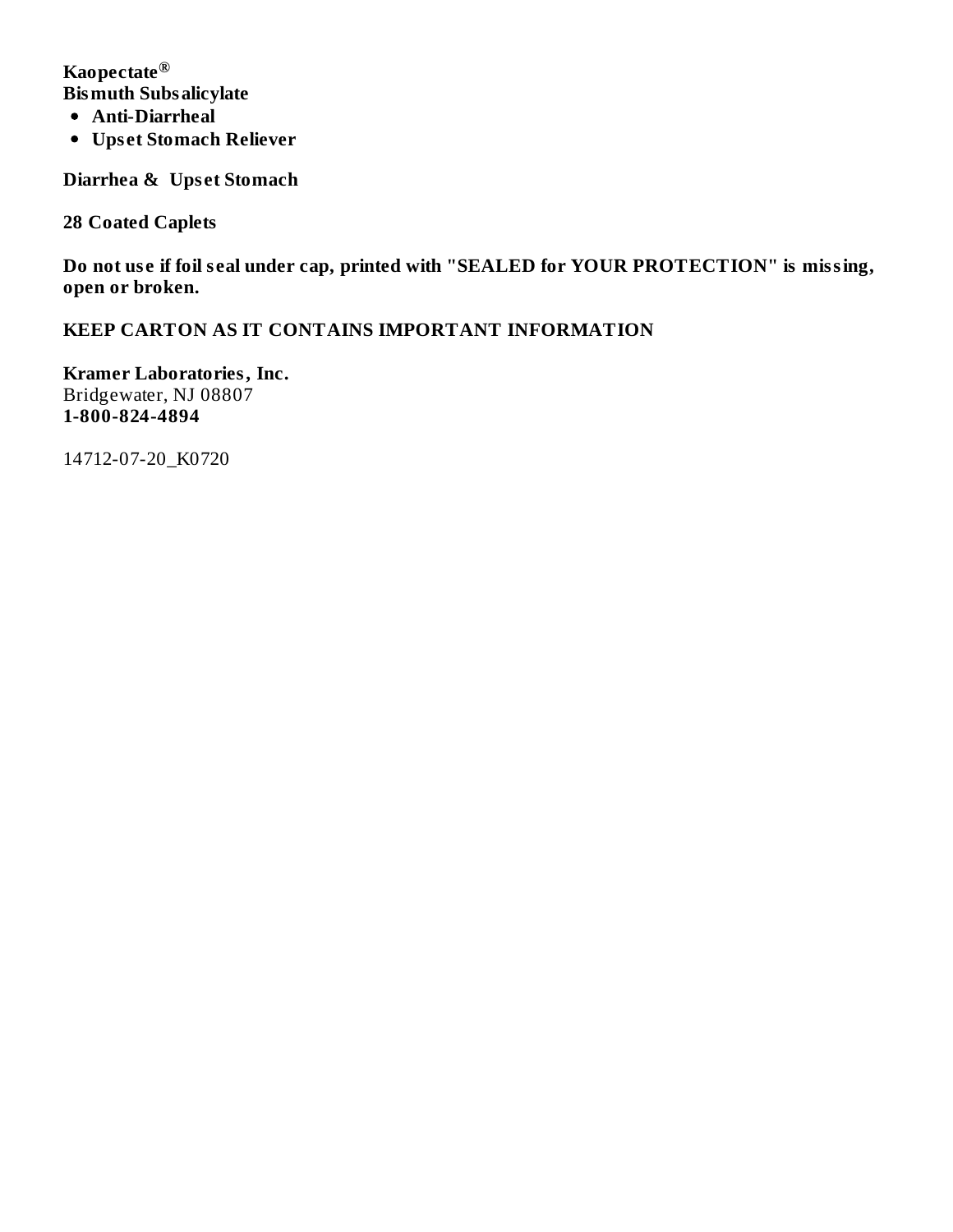

arthritis When using this product a temporary, but harmless, darkening of the stool and/or tongue may occur. Stop use and ask a doctor if • symptoms get worse • ringing in the ears or loss of hearing occurs · diarrhea lasts more than 2 days If pregnant or breast-feeding, ask a health professional before use. Keep out of reach of children. In case of overdose, get medical help or contact a Poison Control Center right away. Directions · adults and children 12 years of age and older: 2 caplets (1 dose) · swallow caplets with water; do not chew • repeat dose every 1/2 hour to 1 hour as needed • do not exceed 8 doses in 24 hours • use until diarrhea stops but not more than 2 days . children under 12 years: ask a doctor . drink plenty of clear fluids to help prevent dehydration caused by diarrhea Other information • Each caplet contains Continued  $\blacktriangledown$ 

very low sodium . do not use if carton was opened or if printed foil inner seal under bottle cap is torn or missing · store at room temperature 20°-25° C (68°-77°F)<br>Inactive ingredients croscarmellose sodium, crospovidone, hydrated silica,

hypromellose, magnesium stearate, microcrystalline cellulose, mineral oil, povidone, sodium lauryl sulfate, stearic acid, talc, titanium dioxide, triacetin

Do not use if foil seal under cap, printed with "SEALED for **YOUR PROTECTION"** is missing, open or broken.

**KEEP CARTON AS IT CONTAINS IMPORTANT INFORMATION** 

Kramer Laboratories, Inc. Bridgewater, NJ 08807 1-800-824-4894

14712-07-20\_K0720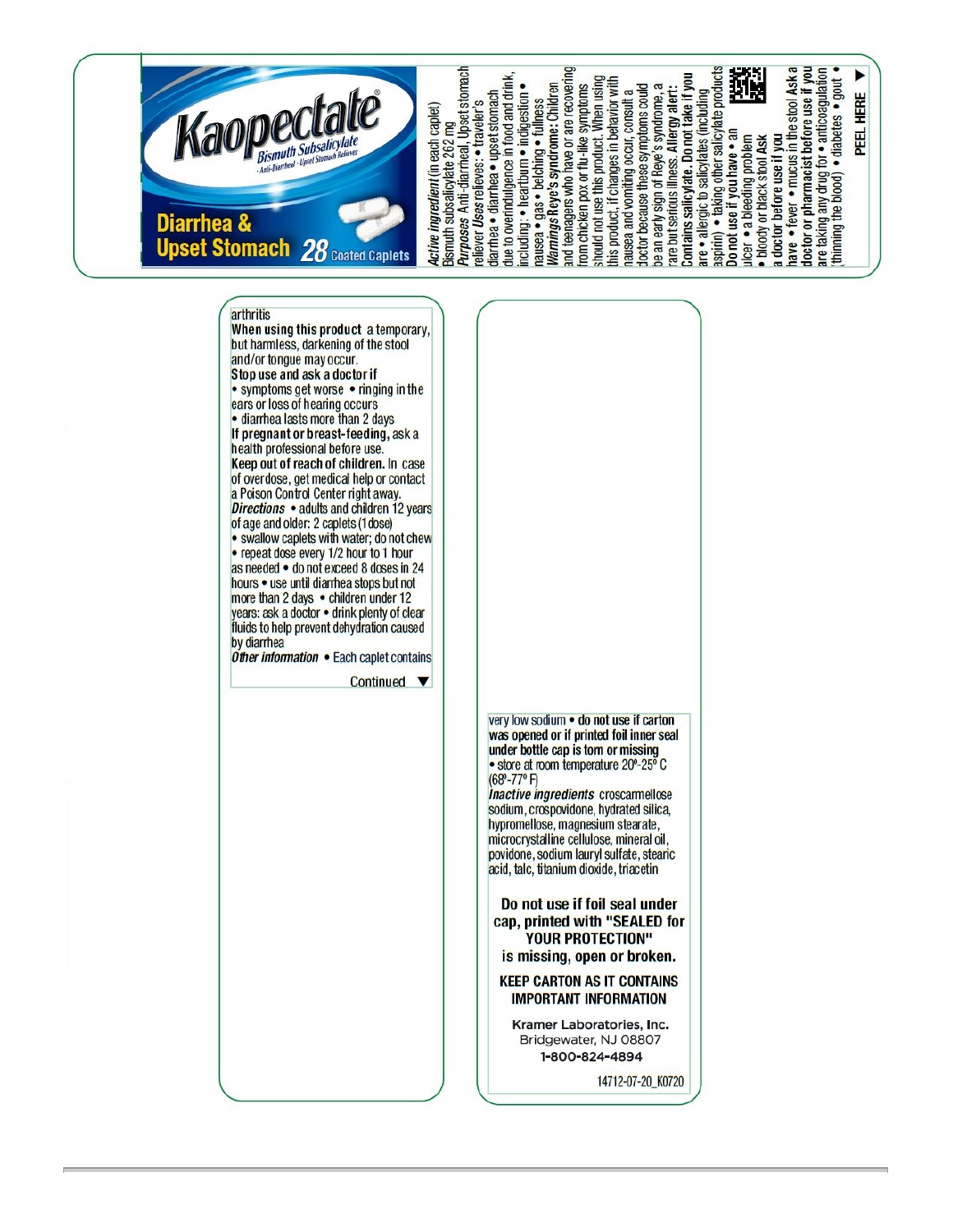| <b>KAOPECTATE</b>                                      |               |                                                                             |              |                             |                       |                           |                                           |  |
|--------------------------------------------------------|---------------|-----------------------------------------------------------------------------|--------------|-----------------------------|-----------------------|---------------------------|-------------------------------------------|--|
| bismuth subsalicylate tablet, coated                   |               |                                                                             |              |                             |                       |                           |                                           |  |
|                                                        |               |                                                                             |              |                             |                       |                           |                                           |  |
|                                                        |               |                                                                             |              |                             |                       |                           |                                           |  |
| <b>Product Information</b>                             |               |                                                                             |              |                             |                       |                           |                                           |  |
| Product Type                                           |               | HUMAN OTC DRUG                                                              |              | Item Code (Source)          |                       |                           | NDC:55505-197                             |  |
| <b>Route of Administration</b>                         |               | ORAL                                                                        |              |                             |                       |                           |                                           |  |
|                                                        |               |                                                                             |              |                             |                       |                           |                                           |  |
|                                                        |               |                                                                             |              |                             |                       |                           |                                           |  |
| <b>Active Ingredient/Active Moiety</b>                 |               |                                                                             |              |                             |                       |                           |                                           |  |
| <b>Ingredient Name</b><br><b>Basis of Strength</b>     |               |                                                                             |              |                             |                       |                           | Strength                                  |  |
|                                                        |               | Bismuth Subsalicylate (UNII: 62TEY51RR1) (Bismuth Cation - UNII:ZS9CD1I8YE) |              |                             | Bismuth Subsalicylate |                           | 262 mg                                    |  |
|                                                        |               |                                                                             |              |                             |                       |                           |                                           |  |
|                                                        |               |                                                                             |              |                             |                       |                           |                                           |  |
| <b>Inactive Ingredients</b>                            |               |                                                                             |              |                             |                       |                           |                                           |  |
|                                                        |               | <b>Ingredient Name</b>                                                      |              |                             |                       |                           | Strength                                  |  |
| Croscarmellose Sodium (UNII: M28OL1HH48)               |               |                                                                             |              |                             |                       |                           |                                           |  |
| Crospovidone (UNII: 2S7830E561)                        |               |                                                                             |              |                             |                       |                           |                                           |  |
| Hydrated Silica (UNII: Y6O7T4G8P9)                     |               |                                                                             |              |                             |                       |                           |                                           |  |
| Hypromellose, Unspecified (UNII: 3NXW29V3WO)           |               |                                                                             |              |                             |                       |                           |                                           |  |
| Magnesium Stearate (UNII: 70097M6I30)                  |               |                                                                             |              |                             |                       |                           |                                           |  |
| Microcrystalline Cellulose (UNII: OP1R32D61U)          |               |                                                                             |              |                             |                       |                           |                                           |  |
| Mineral Oil (UNII: T5L8T28FGP)                         |               |                                                                             |              |                             |                       |                           |                                           |  |
| Povidone, Unspecified (UNII: FZ989GH94E)               |               |                                                                             |              |                             |                       |                           |                                           |  |
| Sodium Lauryl Sulfate (UNII: 368GB5141J)               |               |                                                                             |              |                             |                       |                           |                                           |  |
| Stearic Acid (UNII: 4ELV7Z65AP)                        |               |                                                                             |              |                             |                       |                           |                                           |  |
| Talc (UNII: 7SEV7J4R1U)                                |               |                                                                             |              |                             |                       |                           |                                           |  |
| Titanium Dioxide (UNII: 15FIX9V2JP)                    |               |                                                                             |              |                             |                       |                           |                                           |  |
| Triacetin (UNII: XHX3C3X673)                           |               |                                                                             |              |                             |                       |                           |                                           |  |
|                                                        |               |                                                                             |              |                             |                       |                           |                                           |  |
| <b>Product Characteristics</b>                         |               |                                                                             |              |                             |                       |                           |                                           |  |
| Color                                                  | <b>WHITE</b>  |                                                                             | <b>Score</b> |                             |                       | no score                  |                                           |  |
| <b>Shape</b>                                           |               | OVAL (caplet)<br><b>Size</b>                                                |              | 17 <sub>mm</sub>            |                       |                           |                                           |  |
| Flavor                                                 |               | <b>Imprint Code</b>                                                         |              |                             |                       | $\mathbf{K}$              |                                           |  |
| <b>Contains</b>                                        |               |                                                                             |              |                             |                       |                           |                                           |  |
|                                                        |               |                                                                             |              |                             |                       |                           |                                           |  |
|                                                        |               |                                                                             |              |                             |                       |                           |                                           |  |
| Packaging                                              |               |                                                                             |              |                             |                       |                           |                                           |  |
| <b>Item Code</b><br>#                                  |               | <b>Package Description</b>                                                  |              | <b>Marketing Start Date</b> |                       | <b>Marketing End Date</b> |                                           |  |
| 1 NDC:55505-197-07                                     | 1 in 1 CARTON |                                                                             |              | 10/01/2020                  |                       |                           |                                           |  |
| $\mathbf{1}$                                           |               | 28 in 1 BOTTLE; Type 0: Not a Combination Product                           |              |                             |                       |                           |                                           |  |
| 2   NDC:55505-197-70                                   | 1 in 1 CARTON |                                                                             |              | 02/01/2021                  |                       |                           |                                           |  |
| 42 in 1 BOTTLE; Type 0: Not a Combination Product<br>2 |               |                                                                             |              |                             |                       |                           |                                           |  |
|                                                        |               |                                                                             |              |                             |                       |                           |                                           |  |
|                                                        |               |                                                                             |              |                             |                       |                           |                                           |  |
| <b>Marketing Information</b>                           |               |                                                                             |              |                             |                       |                           |                                           |  |
|                                                        |               |                                                                             |              |                             |                       |                           |                                           |  |
| <b>Marketing Category</b>                              |               | <b>Application Number or Monograph Citation</b>                             |              |                             |                       |                           | Marketing Start Date   Marketing End Date |  |